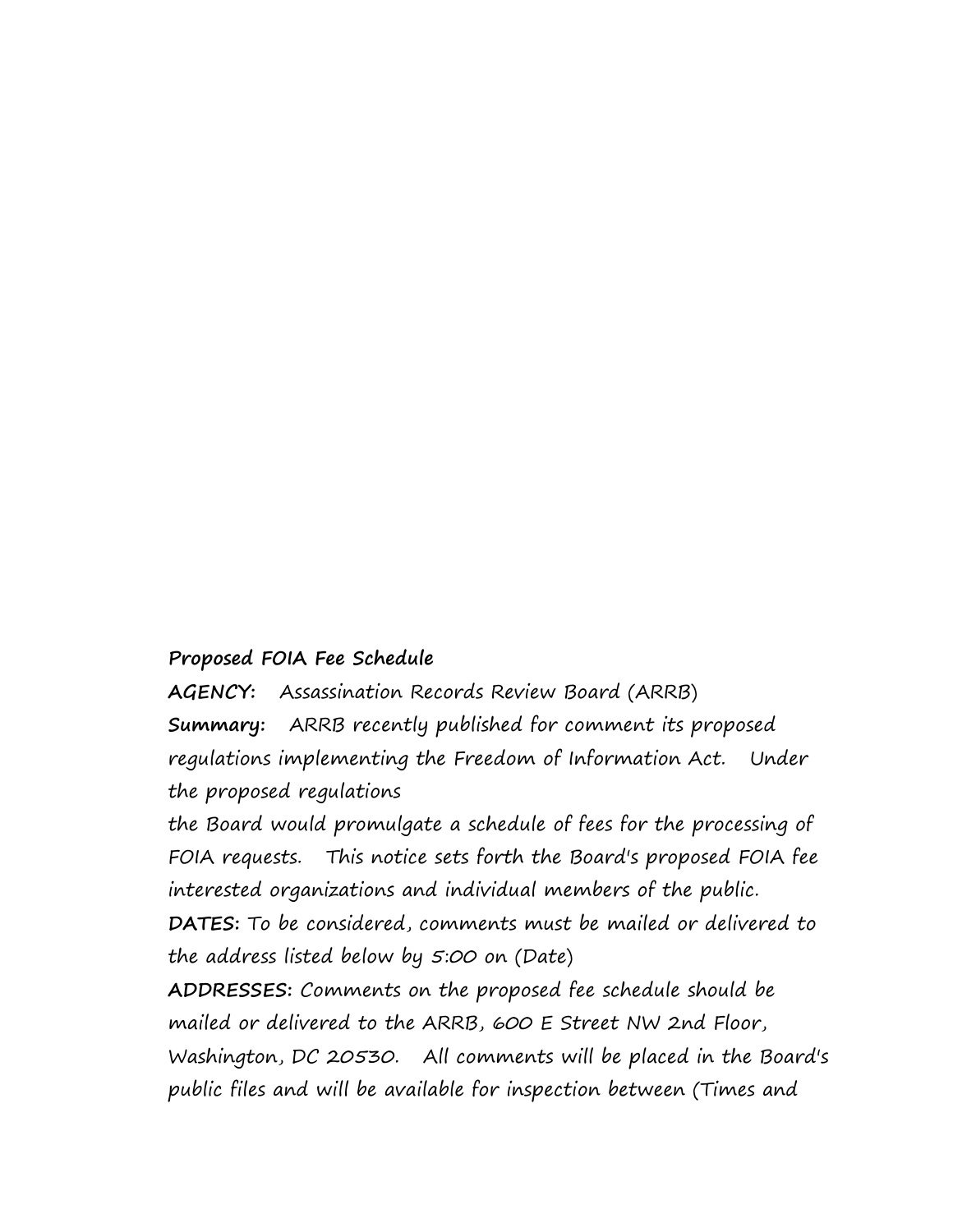Days) Mondays through Fridays (except on legal holidays), in the Board's Public Reading Room at the same address **FOR FURTHER INFORMATION CONTACT:**

Sheryl L. Walter, General Counsel, ARRB, 600 E. Street NW, 2nd Floor, Washington, DC. 20530, (202)724-0088

## **SUPPLEMENTARY INFORMATION:**

In its proposed FOIA regulations (X) CFR (XXXX.107(b)(6)) the Board provides that (\*) would promulgate a schedule of fees for processing FOIA, as amended by the Freedom of Information Reform Act of 1986, Public Law 99-570, title I, section 1802, 1803, 100 Stat. 3207-48, 3207-49, provided that the Office of Management and Budget (OMB) would issue guidance to all federal agencies on the establishment of FOIA fees. 5 U.S.C. 552(a)(4)(A)(i). Pursuant to notice and comment, OMB issued in 1987 its Uniform Freedom of Information Act Fee Schedules and Guidelines, 52 FR 10012. Since the FOIA requires that each agency's fees be based upon its direct, reasonable costs of providing FOIA services, OMB did not provide a unitary, government-wide schedule of fees. See 5 U.S.C.  $552(a)(4)(A)(ii)$ ,  $552(a)(4)(A)(iv)$ , and OMB's discussion at 52 FR 10015. However, OMB provided guidance on the types of costs that may properly be considered in establishing fees under the FOIA.

 The Board's proposed fee schedule is consistent with the OMB guidance. The components of the proposed fees (hourly charges for search or review and charges for copies of requested documents) and based upon the Board's specific costs.

## **The Proposed Action**

Accordingly, the Board proposes to establish the following schedule of fees foe services performed in response to FOIA requests: ARRB

(Implementing  $X$  CFR XXXX  $(b)(6)$ )